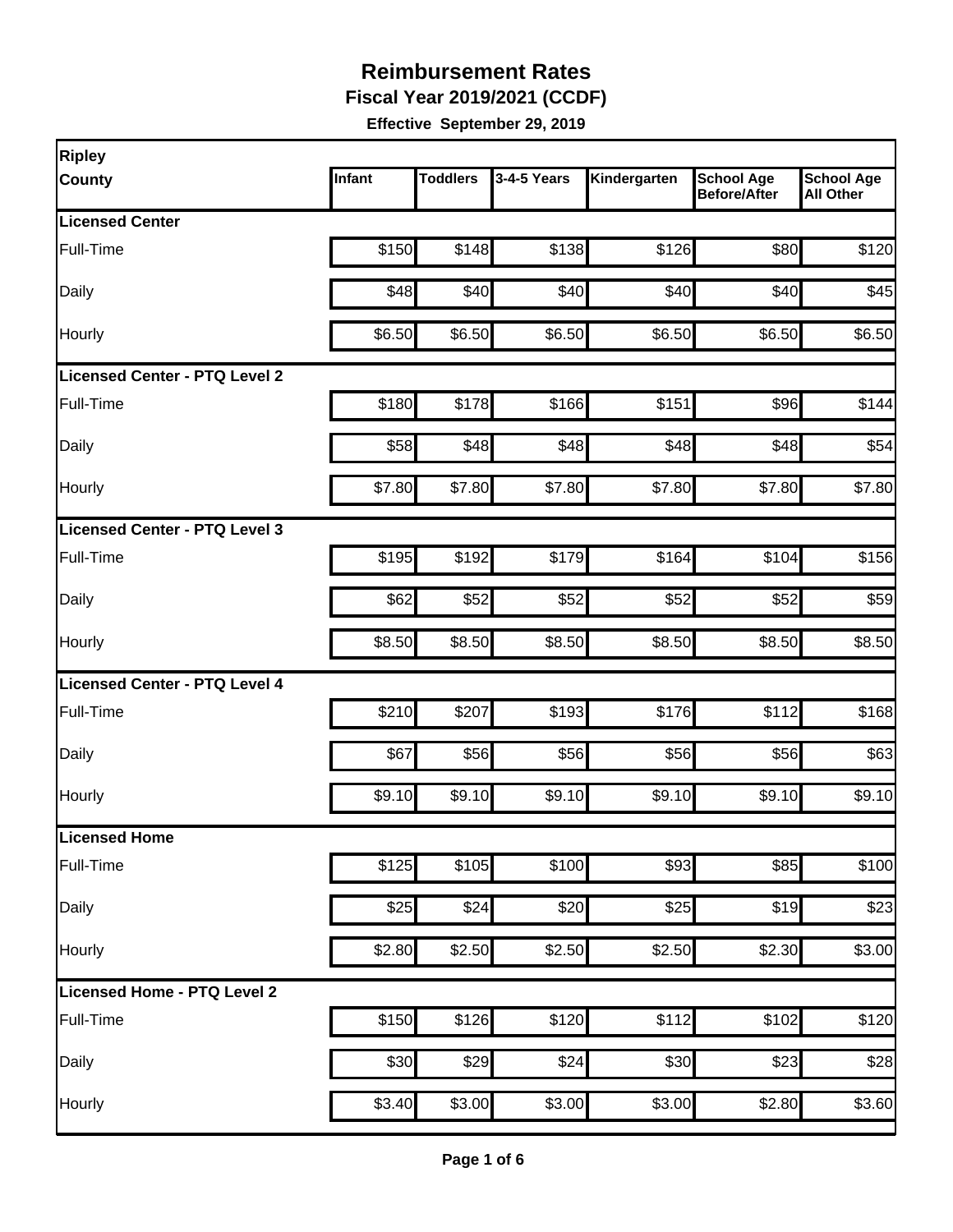**Fiscal Year 2019/2021 (CCDF)**

| <b>Ripley</b>                            |        |                 |             |                    |                                          |                                       |
|------------------------------------------|--------|-----------------|-------------|--------------------|------------------------------------------|---------------------------------------|
| <b>County</b>                            | Infant | <b>Toddlers</b> | 3-4-5 Years | Kindergarten       | <b>School Age</b><br><b>Before/After</b> | <b>School Age</b><br><b>All Other</b> |
| Licensed Home - PTQ Level 3              |        |                 |             |                    |                                          |                                       |
| Full-Time                                | \$163  | \$137           | \$130       | \$121              | \$111                                    | \$130                                 |
| Daily                                    | \$33   | \$31            | \$26        | \$33               | \$25                                     | \$30                                  |
| Hourly                                   | \$3.60 | \$3.30          | \$3.30      | \$3.30             | \$3.00                                   | \$3.90                                |
| <b>Licensed Home - PTQ Level 4</b>       |        |                 |             |                    |                                          |                                       |
| Full-Time                                | \$175  | \$147           | \$140       | \$130              | \$119                                    | \$140                                 |
| Daily                                    | \$35   | \$34            | \$28        | \$35               | \$27                                     | \$32                                  |
| Hourly                                   | \$3.90 | \$3.50          | \$3.50      | \$3.50             | \$3.20                                   | \$4.20                                |
| <b>Registered Ministry</b>               |        |                 |             |                    |                                          |                                       |
| Full-Time                                | \$138  | \$86            | \$86        | \$86               | \$29                                     | \$68                                  |
| Daily                                    | \$24   | \$21            | \$19        | \$16               | \$5                                      | \$16                                  |
| Hourly                                   | \$3.20 | \$3.10          | \$2.70      | \$2.80             | \$2.70                                   | \$2.70                                |
| <b>Registered Ministry - PTQ Level 1</b> |        |                 |             |                    |                                          |                                       |
| Full-Time                                | \$144  | \$117           | \$112       | \$106              | \$55                                     | \$94                                  |
| Daily                                    | \$36   | \$31            | \$30        | \$28               | \$23                                     | \$31                                  |
| Hourly                                   | \$4.90 | \$4.80          | \$4.60      | \$4.70             | \$4.60                                   | \$4.60                                |
| <b>Registered Ministry - PTQ Level 2</b> |        |                 |             |                    |                                          |                                       |
| Full-Time                                | \$180  | \$178           | \$166       | \$151              | \$96                                     | \$144                                 |
| Daily                                    | \$58   | \$48            | \$48        | \$48               | \$48                                     | \$54                                  |
| Hourly                                   | \$7.80 | \$7.80          | \$7.80      | \$7.80             | \$7.80                                   | \$7.80                                |
| <b>Registered Ministry - PTQ Level 3</b> |        |                 |             |                    |                                          |                                       |
| Full-Time                                | \$195  | \$192]          | \$179       | \$164              | \$104                                    | \$156                                 |
| Daily                                    | \$62   | \$52            | \$52        | \$52               | \$52                                     | \$59                                  |
| Hourly                                   | \$8.50 | \$8.50          | \$8.50      | $\overline{$8.50}$ | \$8.50                                   | \$8.50                                |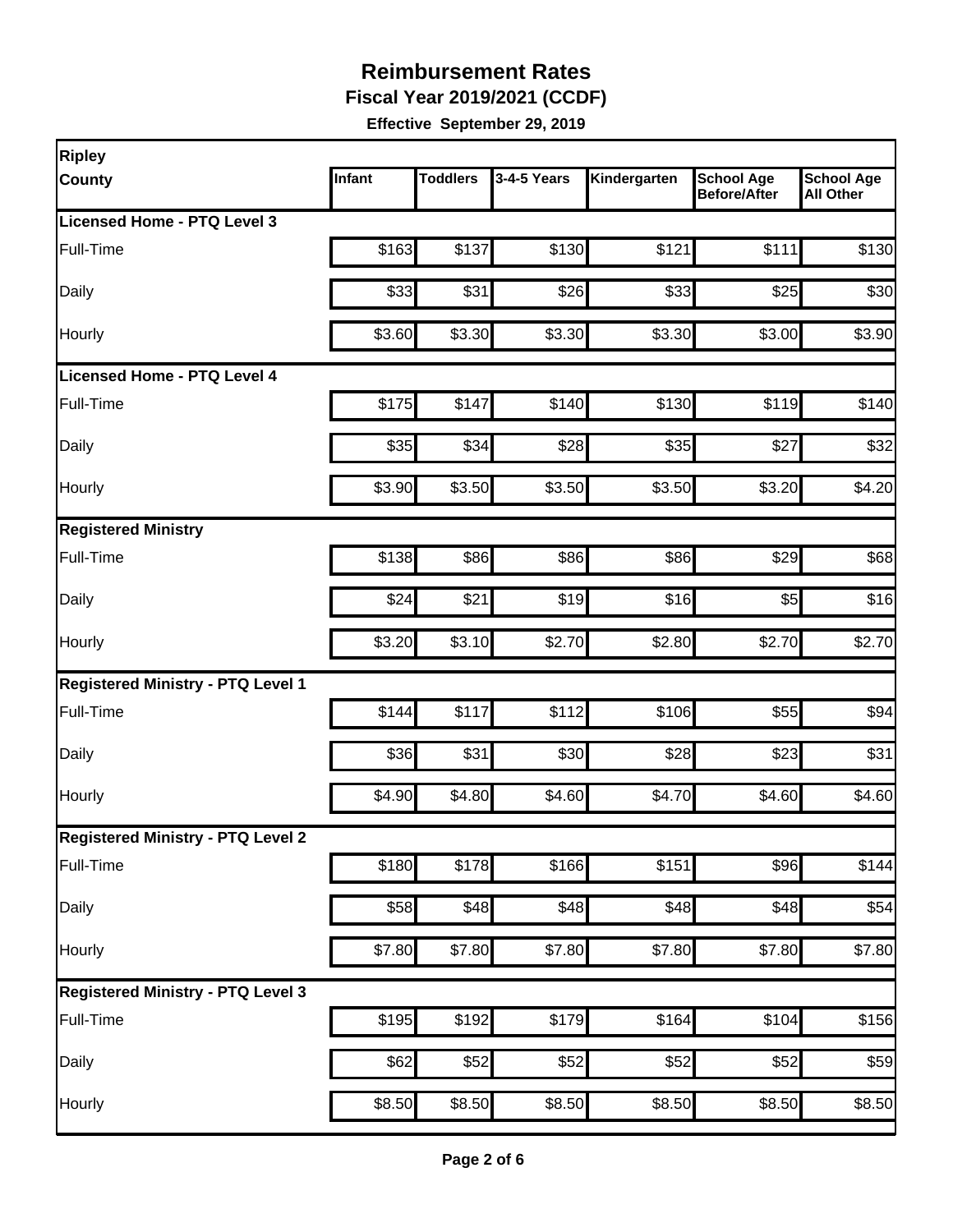**Fiscal Year 2019/2021 (CCDF)**

| <b>Ripley</b>                            |        |                 |             |              |                                          |                                       |
|------------------------------------------|--------|-----------------|-------------|--------------|------------------------------------------|---------------------------------------|
| <b>County</b>                            | Infant | <b>Toddlers</b> | 3-4-5 Years | Kindergarten | <b>School Age</b><br><b>Before/After</b> | <b>School Age</b><br><b>All Other</b> |
| <b>Registered Ministry - PTQ Level 4</b> |        |                 |             |              |                                          |                                       |
| Full-Time                                | \$210  | \$207           | \$193       | \$176        | \$112                                    | \$168                                 |
| Daily                                    | \$67   | \$56            | \$56        | \$56         | \$56                                     | \$63                                  |
| Hourly                                   | \$9.10 | \$9.10          | \$9.10      | \$9.10       | \$9.10                                   | \$9.10                                |
| <b>Exempt Center</b>                     |        |                 |             |              |                                          |                                       |
| Full-Time                                | \$138  | \$86            | \$86        | \$86         | \$29                                     | \$68                                  |
| Daily                                    | \$24   | \$21            | \$19        | \$16         | \$5                                      | \$16                                  |
| Hourly                                   | \$3.20 | \$3.10          | \$2.70      | \$2.80       | \$2.70                                   | \$2.70                                |
| <b>Accredited Exempt Center</b>          |        |                 |             |              |                                          |                                       |
| Full-Time                                | \$163  | \$163           | \$143       | \$139        | \$86                                     | \$132                                 |
| Daily                                    | \$53   | \$44            | \$44        | \$44         | \$44                                     | \$50                                  |
| Hourly                                   | \$7.20 | \$7.20          | \$7.20      | \$7.20       | \$7.20                                   | \$7.20                                |
| <b>Exempt Home</b>                       |        |                 |             |              |                                          |                                       |
| Full-Time                                | \$86   | \$85            | \$79        | \$76         | \$60                                     | \$75                                  |
| Daily                                    | \$14   | \$13            | \$13        | \$12         | $\frac{1}{2}$                            | \$12                                  |
| Hourly                                   | \$2.10 | \$1.60          | \$1.60      | \$1.60       | \$1.60                                   | \$1.60                                |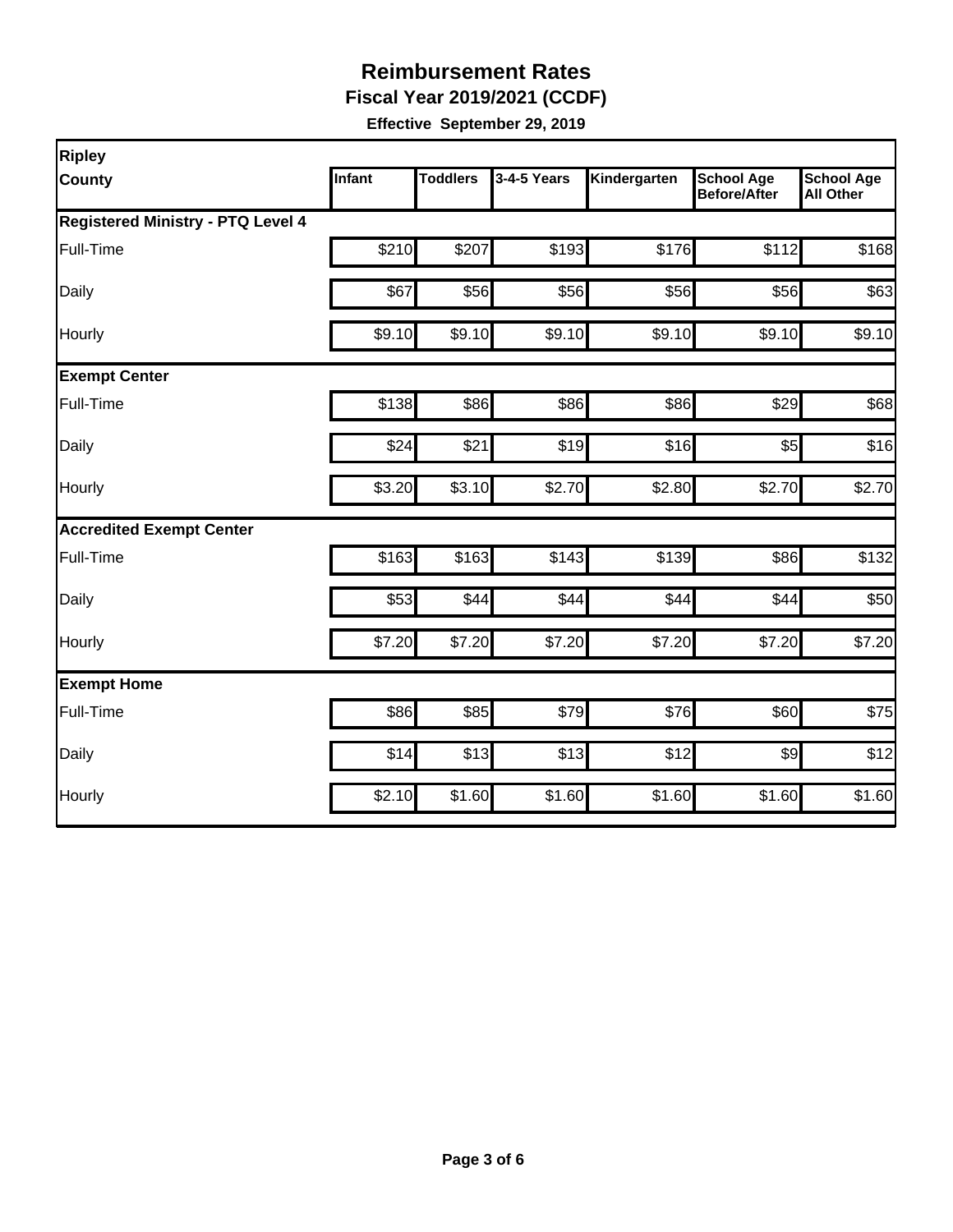**School Year 2019/2021 (OMW Pre-K)**

| <b>Ripley</b>                 |        |                 |             |              |                                   |                         |
|-------------------------------|--------|-----------------|-------------|--------------|-----------------------------------|-------------------------|
| <b>County</b>                 | Infant | <b>Toddlers</b> | 3-4-5 Years | Kindergarten | <b>School Age</b><br>Before/After | School Age<br>All Other |
| Licensed Center - PTQ Level 3 |        |                 |             |              |                                   |                         |
| Full-Time                     |        |                 | \$196.90    |              |                                   |                         |
| Daily                         |        |                 |             |              |                                   |                         |
| Hourly                        |        |                 |             |              |                                   |                         |
| Licensed Center - PTQ Level 4 |        |                 |             |              |                                   |                         |
| Full-Time                     |        |                 | \$212.30    |              |                                   |                         |
| Daily                         |        |                 |             |              |                                   |                         |
| Hourly                        |        |                 |             |              |                                   |                         |
| Licensed Home - PTQ Level 3   |        |                 |             |              |                                   |                         |
| Full-Time                     |        |                 | \$143.00    |              |                                   |                         |
| Daily                         |        |                 |             |              |                                   |                         |
| Hourly                        |        |                 |             |              |                                   |                         |
| Licensed Home - PTQ Level 4   |        |                 |             |              |                                   |                         |
| Full-Time                     |        |                 | \$154.00    |              |                                   |                         |
| Daily                         |        |                 |             |              |                                   |                         |
| Hourly                        |        |                 |             |              |                                   |                         |
| VCP Ministry - PTQ Level 0    |        |                 |             |              |                                   |                         |
| Full-Time                     |        |                 | \$94.60     |              |                                   |                         |
| Daily                         |        |                 |             |              |                                   |                         |
| Hourly                        |        |                 |             |              |                                   |                         |
| VCP Ministry - PTQ Level 3    |        |                 |             |              |                                   |                         |
| Full-Time                     |        |                 | \$196.90    |              |                                   |                         |
| Daily                         |        |                 |             |              |                                   |                         |
| Hourly                        |        |                 |             |              |                                   |                         |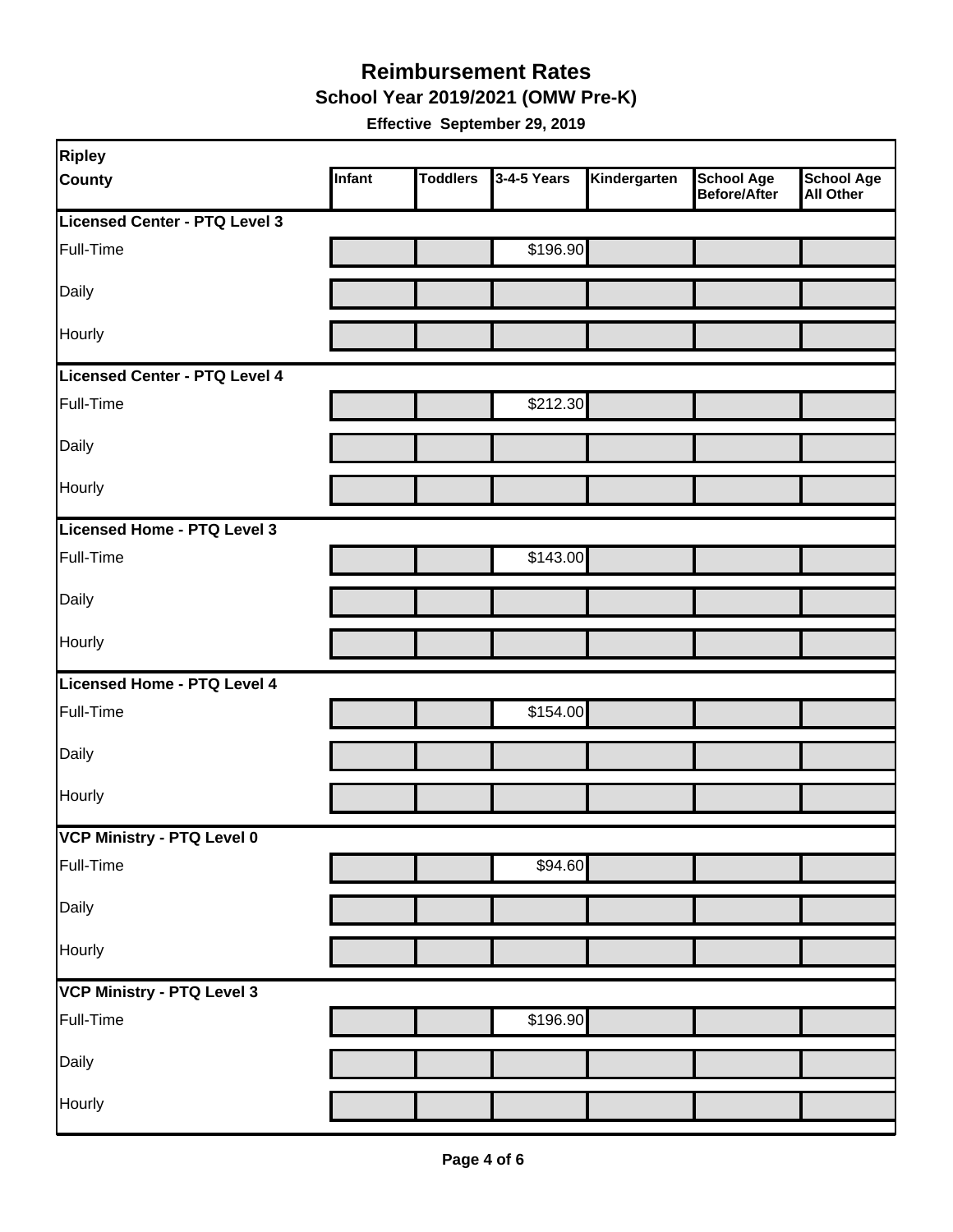**School Year 2019/2021 (OMW Pre-K)**

| Ripley                                         |        |                 |             |              |                                          |                                       |  |  |
|------------------------------------------------|--------|-----------------|-------------|--------------|------------------------------------------|---------------------------------------|--|--|
| <b>County</b>                                  | Infant | <b>Toddlers</b> | 3-4-5 Years | Kindergarten | <b>School Age</b><br><b>Before/After</b> | <b>School Age</b><br><b>All Other</b> |  |  |
| <b>VCP Ministry - PTQ Level 4</b>              |        |                 |             |              |                                          |                                       |  |  |
| Full-Time                                      |        |                 | \$212.30    |              |                                          |                                       |  |  |
| Daily                                          |        |                 |             |              |                                          |                                       |  |  |
| Hourly                                         |        |                 |             |              |                                          |                                       |  |  |
| Private Accredited School - PTQ Level 0        |        |                 |             |              |                                          |                                       |  |  |
| Full-Time                                      |        |                 | \$151.80    |              |                                          |                                       |  |  |
| Daily                                          |        |                 |             |              |                                          |                                       |  |  |
| Hourly                                         |        |                 |             |              |                                          |                                       |  |  |
| Private Accredited School - PTQ Level 1        |        |                 |             |              |                                          |                                       |  |  |
| Full-Time                                      |        |                 | \$151.80    |              |                                          |                                       |  |  |
| Daily                                          |        |                 |             |              |                                          |                                       |  |  |
| Hourly                                         |        |                 |             |              |                                          |                                       |  |  |
| <b>Private Accredited School - PTQ Level 2</b> |        |                 |             |              |                                          |                                       |  |  |
| Full-Time                                      |        |                 | \$182.60    |              |                                          |                                       |  |  |
| Daily                                          |        |                 |             |              |                                          |                                       |  |  |
| Hourly                                         |        |                 |             |              |                                          |                                       |  |  |
| Private Accredited School - PTQ Level 3        |        |                 |             |              |                                          |                                       |  |  |
| Full-Time                                      |        |                 | \$196.90    |              |                                          |                                       |  |  |
| Daily                                          |        |                 |             |              |                                          |                                       |  |  |
| Hourly                                         |        |                 |             |              |                                          |                                       |  |  |
| Private Accredited School - PTQ Level 4        |        |                 |             |              |                                          |                                       |  |  |
| Full-Time                                      |        |                 | \$212.30    |              |                                          |                                       |  |  |
| Daily                                          |        |                 |             |              |                                          |                                       |  |  |
| Hourly                                         |        |                 |             |              |                                          |                                       |  |  |